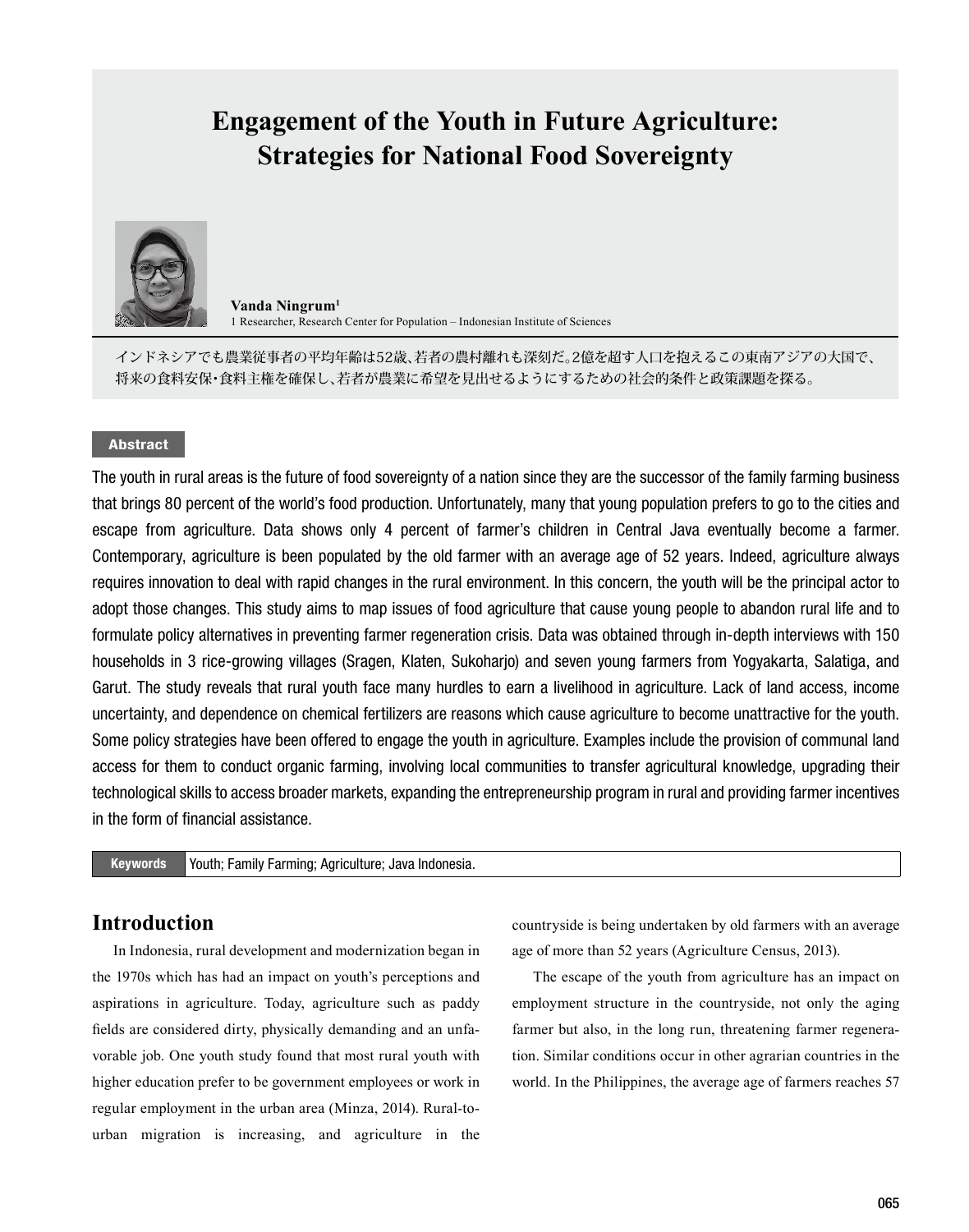#### Vanda Ningrum

years<sup>1</sup>, with a rare tendency for youth to return to agriculture. As well as in developed countries<sup>2</sup> such as Japan and Europe, the average age of farmers has reached 65 years. The same thing is found in African countries, although 65 percent of the youth live in rural areas, they are not interested to working in agriculture (White, 2016; Leavy & Smith, 2010). In the context of food sovereignty, the phenomenon of the youth fleeing from agriculture will be a serious problem that threatens farmer regeneration.

 The Indonesian government committed to developing food sovereignty through two policies; agribusiness improvement and farmer regeneration. The program to support these policies are rural economic activities built on agriculture that involve youth so that the average age of farmers is getting younger (*Visi, Misi, dan Program Aksi JOKOWI-JK*, 2014). The presidential policy is implemented by the ministry of agriculture by way of developing the rural agricultural sector. Mechanisims of implementation include securing the availability of water supply, improving the market, utilizing information technology, agricultural corporations, and synergy of all stakeholders at central and regional levels (BPPSDMP, 2017).

 Furthermore, the regeneration policy of farmers works explicitly through the Counseling Agency and Human Resources Development of Agriculture in the Ministry of Agriculture (Badan Penyuluhan dan Pengembangan Sumber Daya Manusia Pertanian- Kementerian Pertanian- BPPSDMP). Their two main programs are the Integrated Farmers Empowerment (Gerakan Pemberdayaan Petani Terpadu-GPPT) and the Farmers Regeneration, BPPSDM, which have a purpose of increasing national strategic food products such as rice, corn, soybean, various chili, red onion, sugarcane, cow/buffalo, palm, rubber, cocoa, and coffee, as well as attract young people to work in the field of agribusiness.

 Amid the implementation of farmer regeneration policy, the agricultural sector is still dominated by old farmers. Youth migration from rural to urban is increasing and the farmer's child who wants to become a farmer is decreasing significantly. The BPPSDMP's programs should target rural youth who have a

firm intention to do business in agriculture, provide not only training but also consider many obstacles such as the lack of land, lack of market access, and the lack of entrepreneurship skill. My question to be asked in this article is how to involve the rural youth through agricultural policy amid the aging agricultural workforce? And how can the farmer regeneration policy in the Ministry of Agriculture integrate with other strategies to support food sovereignty?

 The data presented in this article is based on research conducted in 3 rice-growing villages (Sragen, Klaten, and Sukoharjo District) and seven young farmers from Yogyakarta, Salatiga, and Garut District. We<sup>3</sup> used some methods such as focused discussions, workshops, and surveys of 150 households in 2015 and 2016. To get in-depth analysis, we learned the empiric youth agricultural models that have been applied in Salatiga, Kulonprogo, and Garut District.



Figure 1. Map of Research Sites in Java, Indonesia

(Source: *DAS Bengawan Solo Map, taken from Directorate of General Of Water Resources Management, Ministry of Public Works and Public Housing of the Republic of Indonesia, 2010.*)

# **From Food Security to Food Sovereignty**

 The food insecurity issue is not a new thing in Indonesia; this awareness has made many institutions and organizations focus on solving food insecurity problems. Most consider the food security crisis caused by fluctuations in prices and food

<sup>1</sup> Based on Statistics Data from the Departement of Agriculture Philippines (2013)

<sup>2</sup> Farmers' statistics data in Europe are supported in Tascia (2010) and Japan statistical data (Yamashita, 2008).

<sup>3</sup> I conducted data collection together with the team from the Research Center for Population, Indonesian Institute of Sciences.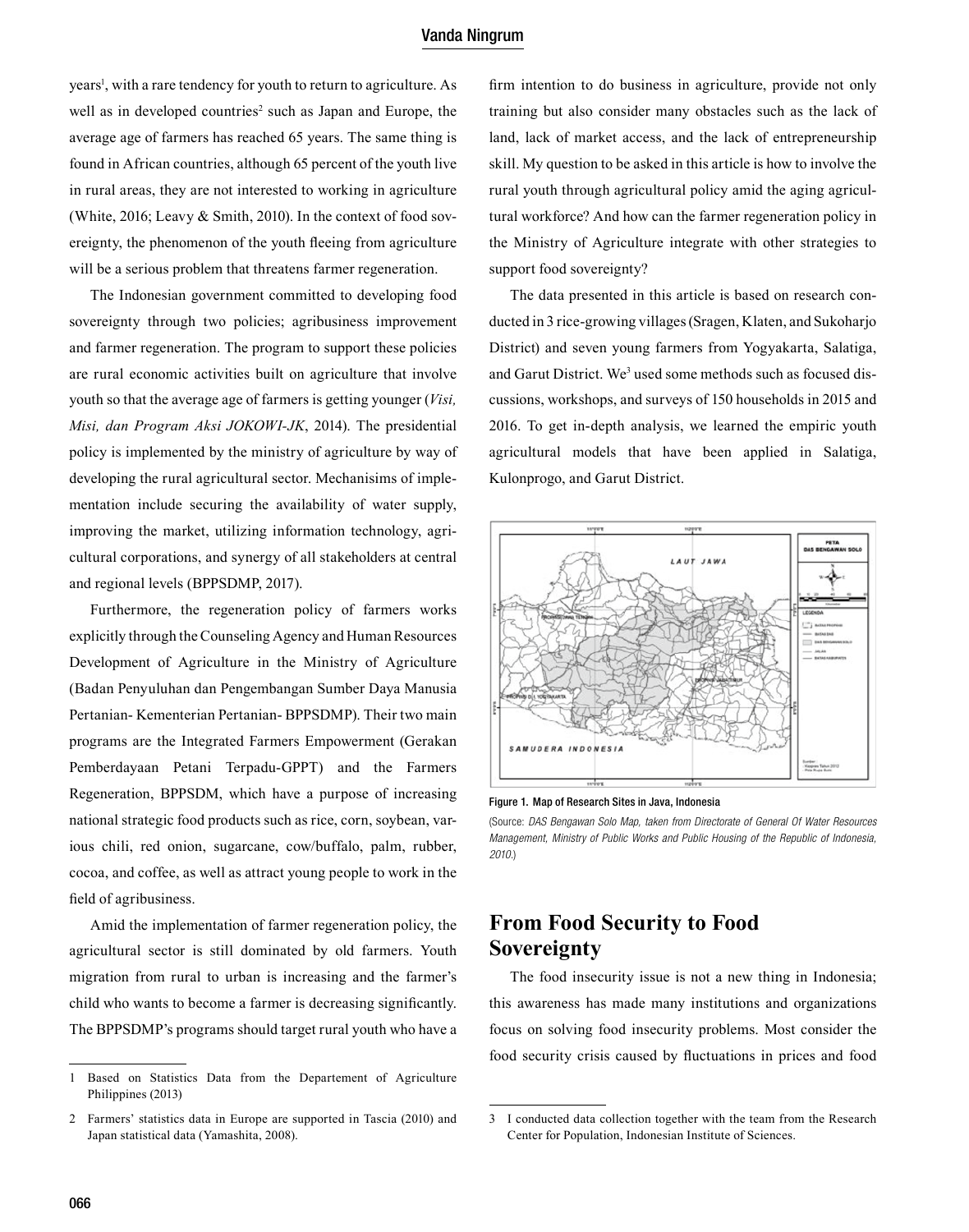availability. Some of Indonesia's significant foodstuffs are dependent on imports such as rice, soybeans, corn, onions and other food. The Indonesian government has responded by establishing a food security agency and task force staff to monitor food supply and food price movements in the market. Such efforts are intended to ensure the availability of national food and the needs of every citizen.

Criticism of food issues is not only on the availability of food but also includes the social, economic, and political structures of food systems that produce food. This is because food security, in the long run, depends on those who provide food and maintain the environment (White, 2015). This view then led to a conceptual shift from food security to food sovereignty that focuses more on community involvement in food production. La Via Campesina in the Declaration Nyeleni 2016 defines the concept of food sovereignty, i.e.

*The right of peoples to healthy and culturally appropriate food produced through ecologically sound and sustainable methods, and their right to define their food and agriculture systems. It puts those who produce, distribute and consume food at the heart of food systems and policies rather than the demands of markets and corporations. It depends on the interest and inclusion of the next generation. [.....], It ensures that the right to use and manage our land, territories, water, seeds, livestock, and biodiversity are in the hands of those of us who produce food.*<sup>4</sup>

Pillars in food sovereignty that cannot be ignored as in the above concept include farmer regeneration, as an important element to produce food. Involving rural youth to participate in agriculture means reinforcing food production in ensuring future food supply.

Loss of interest amoung young people to return to the fields would be a threat and create a crisis of farmer regeneration. It could jeapordize the future of rural farming. In such conditions, food sovereignty is threatened as well. At a time when families can no longer produce food such as rice, hence the need for rice is highly dependent on the availability of imported rice on the market. Data from the  $\text{USDA}^5$  shows that domestic rice production in Indonesia tended to decrease as much as 6.5 percent from 2008 to 2015, while the domestic rice consumption increased by 4 percent. There is a shortage of 2,700 tons of rice to meet domestic consumption. A significant amount of eating that cannot be supported by domestic production led to the Government of Indonesia to tackle the rice import policy.

#### **Depeasantation**

The phenomenon of rural youth who migrate to cities for study or work is increasing. In other words, there is lack of employment available to accommodate the labor force from rural, so that most urban youth work in the informal sector without proper job security. Nearly 70 percent of jobs in 2003 (Nazara, 2010) or those who do not get a job become unemployed in the city.

During the last 44 years (from 1971 to 2015) the average rate of youth unemployment in urban areas reached 15 percent per year and that figure was 9 percent higher than in rural areas. The increasing number of unemployed in the city cannot be separated from the massive flow of youth migration from rural to urban areas. The youth decrement in the rural areas is also responsible for the declining number of labor in agriculture. Over the past 15 years (2001 - 2015) there has been a decline in youth labor in agriculture by 32 percent with an annual rate of 3 percent decline. This condition causes the age of farmers today to tend towards the elderly, 60.97 percent of farmers are aged 45 years and over (BPS-Statistics Indonesia, 2013).

Based on a survey of rural households in Central Java, only 4 percent of children live ruraly and continue to work as farmers like their parents (2% as a farmer and 2% as farm labor). While children who have lived outside away from parents, only 2 percent work as farmers. Although most rural households are farmers, rural youth prefer to work as non-agricultural laborers such as factory day laborers or shopkeepers, with a proportion of 70 percent for live-in children and 47 percents for children living separately from parents (see Appendix on the last page).

The declining number of agricultural labor can be seen as a

<sup>4</sup> La Via Campesina 1996, quoted from White, 2015.

<sup>5</sup> The United States Department of Agriculture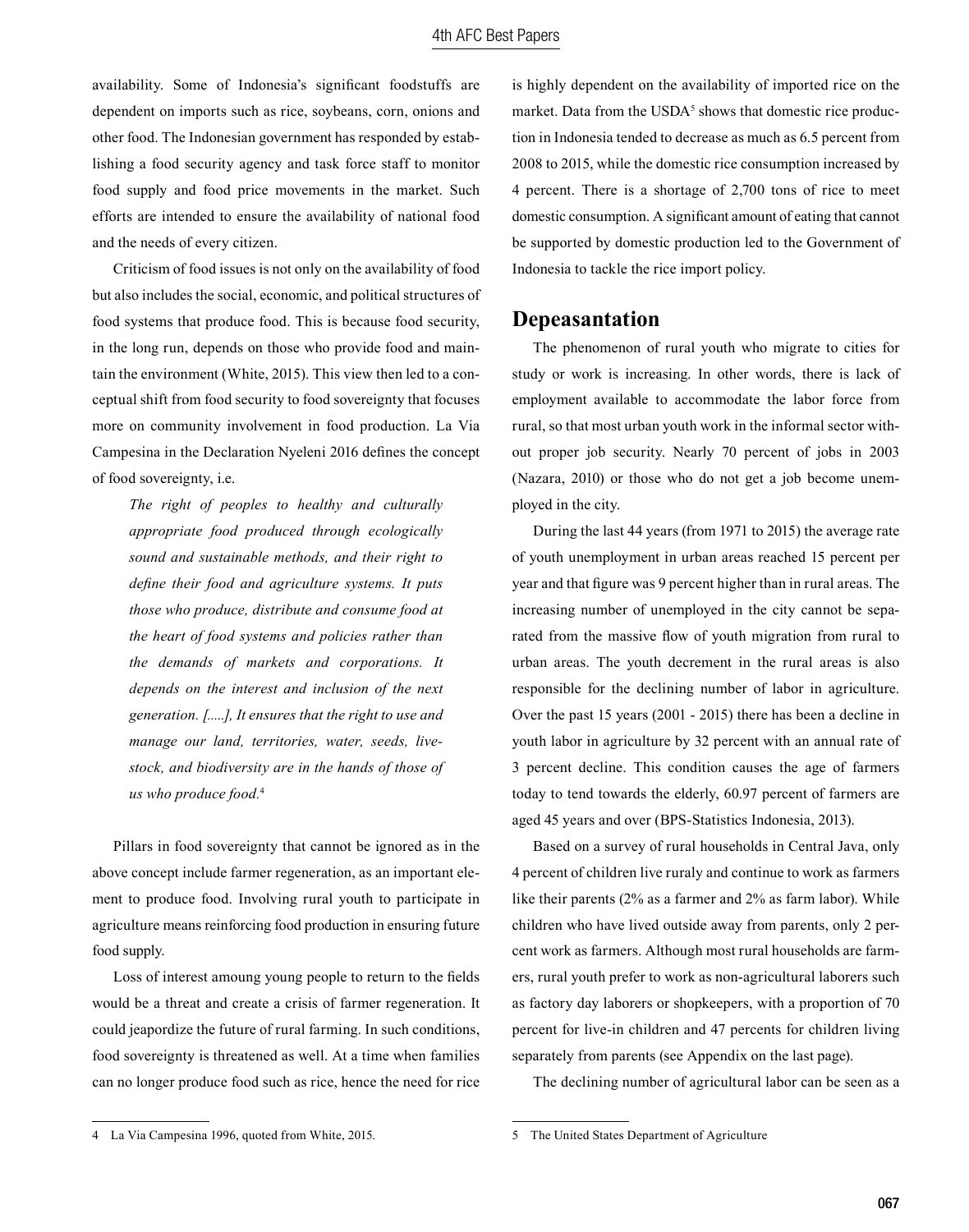#### Vanda Ningrum

symptom of depeasantization, which in this study is regarded as a lack of youth engagement in agriculture. The term depeasantization has been alluded to since the 1990s by Hobsbawm as a process of social change which is characterized by peasantry being a minority (regarding numbers of peasants), not only in advanced industrialized countries but also peasants being a minority in agrarian regions. More broadly, global depeasantization is defined as a form of derularization (reduced number of villagers) because of overurbanization, i.e., increased urban activity in the world (Araghi, 1945). Recent research using the term depeasantization refers more to the shifting of agricultural labor out of agriculture as a source of livelihood (Singh & Bhogal, 2014) and the phenomenon of farmers who abandon their agriculture (van der Ploeg, 2008).

Qualitative studies in three research villages show that the reduced youth interest to engage in agriculture based activity is due to limited access to land, reduced agricultural income to meet the economic needs of households, and the high dependence of farmers on government subsidies and production inputs provided by corporations such as seed and fertilizer.

# **Challenges Faced by the Youth** *The Land Problem*

Based on our survey in three rice farming villages in Java, the farmers' land area averaged 0.66 hectares. According to farmers, the land of 0.66 hectares is still far from the need more to meet family income, which amounted to 0.9 hectares. At the national level, statistics show that 58 percents of farmers have less than 0.1 hectares, and only 4 percent of farmers occupy more than one hectare (BPS-Statistics Indonesia, 2013). This small farmland owned by farmers causes the pattern of land inheritance from parents to children to be insufficient. Not only the narrowness of the land but also 53.3 percent of the farmers in the three villages are sharecroppers.

#### *Uncertain Income*

The net income of paddy farming from three villages in Central Java (Figure 2) is less than Rp. 1 million per month (63 percents of farmers), while the highest income on average only reached Rp. 2 million per month (11 percent of farmers). When compared to other income outside agriculture, the yield of paddy

farming is still far below factory workers<sup>6</sup>. The uncertainty of revenue is due to lower selling price<sup>7</sup> at farmer level or decrease of crop yield due to pest attack<sup>8</sup>.



Figure 2. Distribution of rice farm income in Central Java Village (Based on Survey)

Risks of income uncertainty increase due to a small land area, enlarged access land for the farmer can be a strategy to increase their income. Based on the relationship between land and net yield, this study found that 1 percent increase in the land will follow 0.89 percent increase in net yield (Figure 3). This figure indicates that every increase of 1,000 square meters of paddy field will raise the net farmer income around Rp. 700,000.



Figure 3. Relationship between Land and Net Yield

<sup>6</sup> Factory labor income between Rp. 1.2 million up to Rp. 1.5 million per month.

<sup>7</sup> 90 percent of farmers sell their crops with a debt-to-collector system, the amount of harvest received by farmers is only based on the collector's estimates, not on the actual harvest quantity

<sup>8</sup> paddy fields were attacked by pests since 2011 and caused rice harvest failure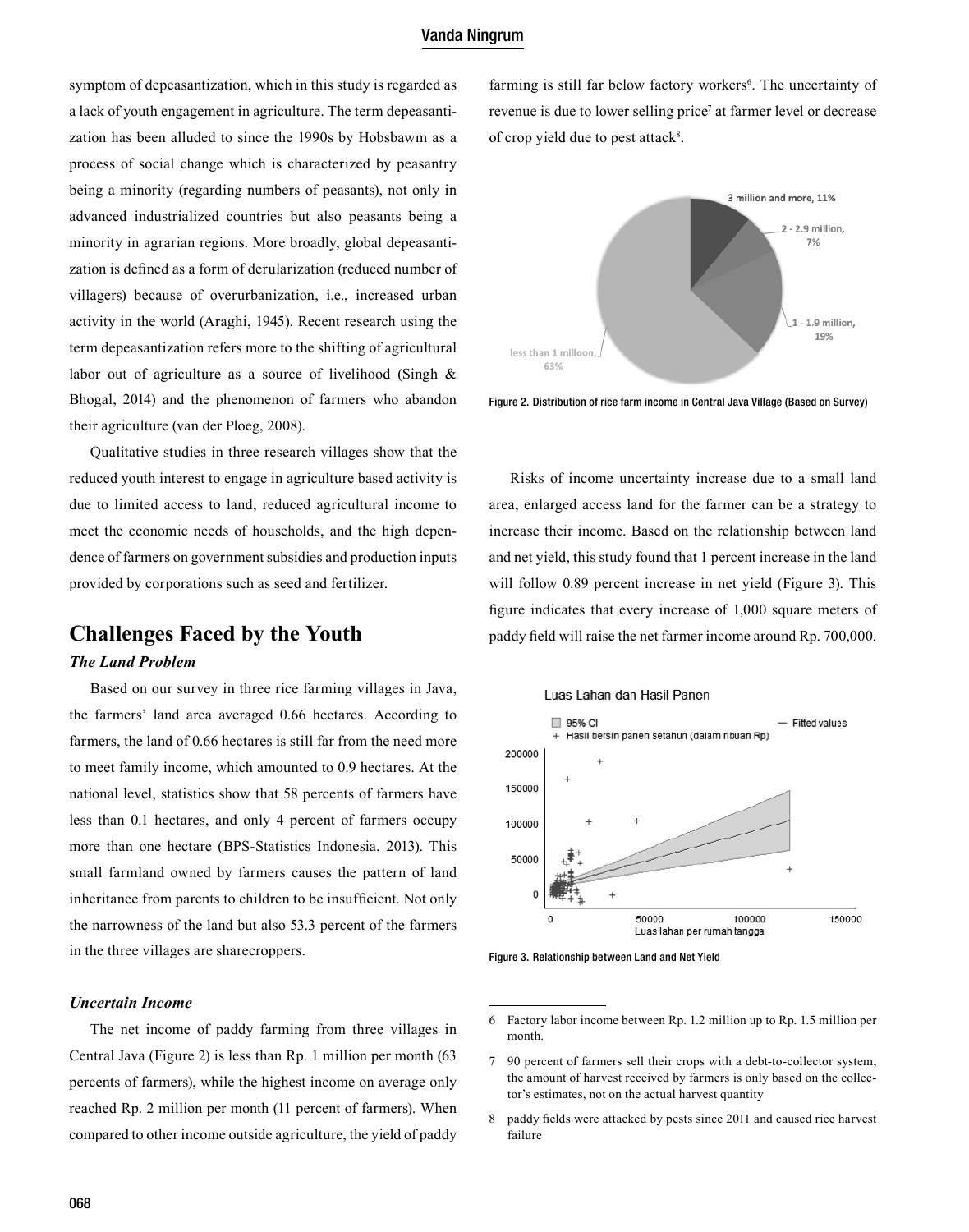#### *Dependence of Farmers on Chemical Fertilizers*

Since the green revolution in the 1980s, farmers have been forced by the government to use chemical fertilizers to increase yields. In the long run, the excessive use of chemical fertilizers reduces soil nutrients that are essential ingredients for maintaining soil fertility. As a result, farmers increase the use of chemical fertilizers more and thus impact the cost of agricultural production. The habit of using chemical fertilizer eliminates the autonomy of farmers who were previously able to produce organic fertilizer for agrarian needs.

In the research location, it is difficult to find the youth who can make organic fertilizer. The rural modernization causes young people who are still in school, spending more time attending education activities than being directly involved in agriculture. The survey showed that 75 percent of rural youth with a secondary education level said that they were not getting farming skills from the school.

## **Strategy for Engaging the Youth**

These three main challenges to engage youth in agriculture require a comprehensive and interrelated approach, not only in the ministry of agriculture but also involve the Ministry of Agrarian and Spatial/National Land Agency (ATR/BPN) as well as the Ministry of The Villages, Disadvantaged Regions and Transmigration (Kemendesa). The interconnecting policies are needed to improve the effectiveness of BPPSDMP's program. So, the system can include enhance skills and knowledge for sustainable agriculture and give access to land and market for rural youth. The proposed policies should consider:

#### *1. Targeting the rural youth in agriculture*

The BPPSDMP program is now more targeted to agricultural students and young people who already have advanced agrarian enterprises. The benefits of the program only provide for youth who already have independence while youth with limited land access and agricultural skills still face barriers to becoming farmers. If the farmer regeneration program is more focused for young living in rural areas, then youth migration can be reduced, and the availability of youth labor in agriculture will increase.

### *2. Making the farmer regeneration program as an agricultural movement and involving many parties*

Connecting the BPPSDMP program with the land redistribution program from the Ministry of Agrarian and Spatial/ National Land Agency (ATR/BPN) provides an excellent opportunity for rural youth to gain land and agriculture. They will be trained to conduct sustainable agriculture as well as become agricultural entrepreneurs.

Also, most of the rural areas in Java have land owned by the local government; the local government can encourage the farmer regeneration movement by providing land management to the rural youth to develop farming business.

Several BPPSDMP's strategies to make the farmer regeneration movement are more widespread:

#### Table 1. Strategies for Youth Engagement in Agriculture

| <b>Strategy</b>                                                                            | <b>Interconnection of BPSDMP program</b><br>with other ministries/institutions                                                                                                                                                                                                                                                                                       |
|--------------------------------------------------------------------------------------------|----------------------------------------------------------------------------------------------------------------------------------------------------------------------------------------------------------------------------------------------------------------------------------------------------------------------------------------------------------------------|
| <b>Components</b>                                                                          |                                                                                                                                                                                                                                                                                                                                                                      |
| <b>Land Access</b>                                                                         | Providing agricultural training programs<br>for rural youth and strengthening rural<br>institutions into agricultural corporations,<br>especially in areas where there is a land<br>redistribution program by the Ministry of<br>Agrarian and Spatial/National Land<br>Agency (ATR/BPN)                                                                              |
|                                                                                            | BPPSDMP and rural government provide<br>rural land access for youth including<br>financing for agriculture.                                                                                                                                                                                                                                                          |
| Empowerment of<br>rural youth                                                              | BPPSDMP and the Ministry of The<br>Villages, Disadvantaged Regions and<br>Transmigration (Kemendesa) provide<br>training to utilize agricultural advisory<br>and infrastructure assistance from<br>various ministries and expand the<br>entrepreneurship program in border areas<br>and underdeveloped areas in Indonesia.<br>Trainees are targeted for rural youth. |
| Strengthen farmer<br>assistance<br>by involving<br>Non-Governmental<br>Organizations (NGO) | Provides a great role for NGOs to assist<br>young farmers to practice organic farming                                                                                                                                                                                                                                                                                |
| Involve young<br>farmers in the<br>agricultural chain                                      | BPPSDMP facilitates rural youth to trade<br>agricultural products through the Rural<br>Enterprise (Badan Usaha Milik Desa)                                                                                                                                                                                                                                           |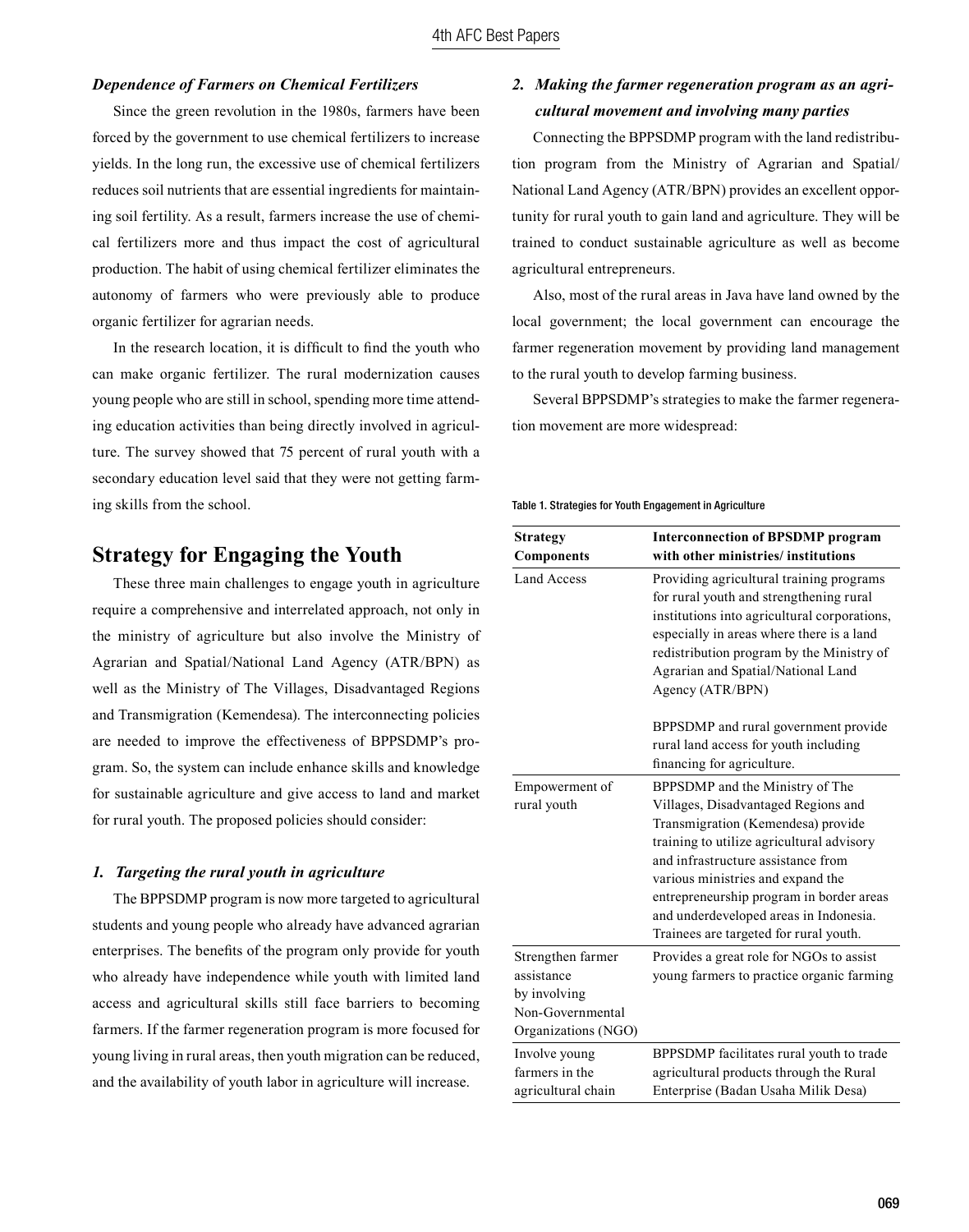#### Vanda Ningrum

# **Conclusions**

The study result mentioned three main reasons why rural youth are not interested in agriculture and increasing the youth migration from rural to urban. Those are:

- 1. The lack of land access
- 2. The income uncertainty from agriculture because of the variability of price and the risk of harvest failure
- 3. High dependence on chemical fertilizers thus high agricultural cost

Integrated government policies should be created in the rural area. Those strategies are, increase land access for youth, involve youth in all chains of agriculture to get more value-added results, provide organic training, expand the entrepreneurship program, and provide an excellent role for NGOs to assist young farmers in rural settings.

The purpose of these strategies are not only the responsibility of BPPSDMP which exclusively focus on providing training, but the policy should be linked with other ministries such as The Ministry of Agrarian and Spatial/National Land Agency (ATR/ BPN) to give access to land. The Ministry of The Villages, Disadvantaged Regions and Transmigration (Kemendesa) can also be involved to strengthen the entrepreneurial institutions in rural areas. Engagement of the youth in agriculture means reinforcing food production, ensuring future food supply and supporting for food sovereignty in Indonesia..

### **References**

- Araghi, F. A. (1945). Global Depeasantization, 1945-1990. Global Depeasantization, 36(2), 337–368. http://doi.org/10.1111/j.1533-8525. 1995.tb00443.x
- BPPSDMP. (2017). PROGRAM DAN KEGIATAN BPPSDMP 2017 Dan Rancangan Kegiatan Tahun 2018.
- BPS-Statistics Indonesia. (2013). Laporan Hasil Sensus Pertanian 2013. Badan Pusat Statistik (Vol. 1). Retrieved from https://st2013.bps.go.id
- Leavy, J., & Smith, S. (2010). Future Farmers : Youth Aspirations, Expectations and Life Choices, (June).
- Minza, W. M. (2014). Growing Up and Being Young in an Indonesian Provincial Town. Faculteit der Maatschappij-en Gedragswetenschappen.
- Nazara, S. (2010). Ekonomi Informal di Indonesia: Ukuran, Komposisi, dan Evolusi. Organisasi Perburuhan Internasional. ILO. http://doi.org/ Data Publikaso ILO
- Singh, S., & Bhogal, S. (2014). Depeasantization in Punjab : status of farmers, 106(10).

Tuscia, U. (2008). The Generational Turnover In Agriculture : The Ageing

Dynamics And The Eu Support Policies To Young Farmers Anna Carbone and Giovanna Subioli.

- Van der Ploeg, J. D. (2008). The New Peasantries, Struggles for Autonomy and Sustainability in an Era of Empire and Globalization. Earthscan. London: Earthscan. http://doi.org/10.1007/s13398-014-0173-7.2
- Visi, Misi, dan Program Aksi JOKOWI-JK. (2014).
- White, B. & M. (2016). Teenage Experiences of School, Work, and Life in a Javanese Village. In K. Robinson (Ed.), Youth Identities and Social Transformations in Modern Indonesia (pp. 50–68). London: Koninklijke Brill.
- White, B. (2015). Meneliti Masalah Petani dan Pangan Pada Tingkat Lokal. Pengantar Studi Kemandirian Pangan Akatiga. Jurnal Analisis Sosial Vol 19 (1).
- Yamashita, K. (2008). The Perilous Decline of Japanese Agriculture. The Tokyo Foundation. Retrieved from http://www.tokyofoundation.org/ en/articles/2008/the-perilous-decline-of-japanese-agriculture-1